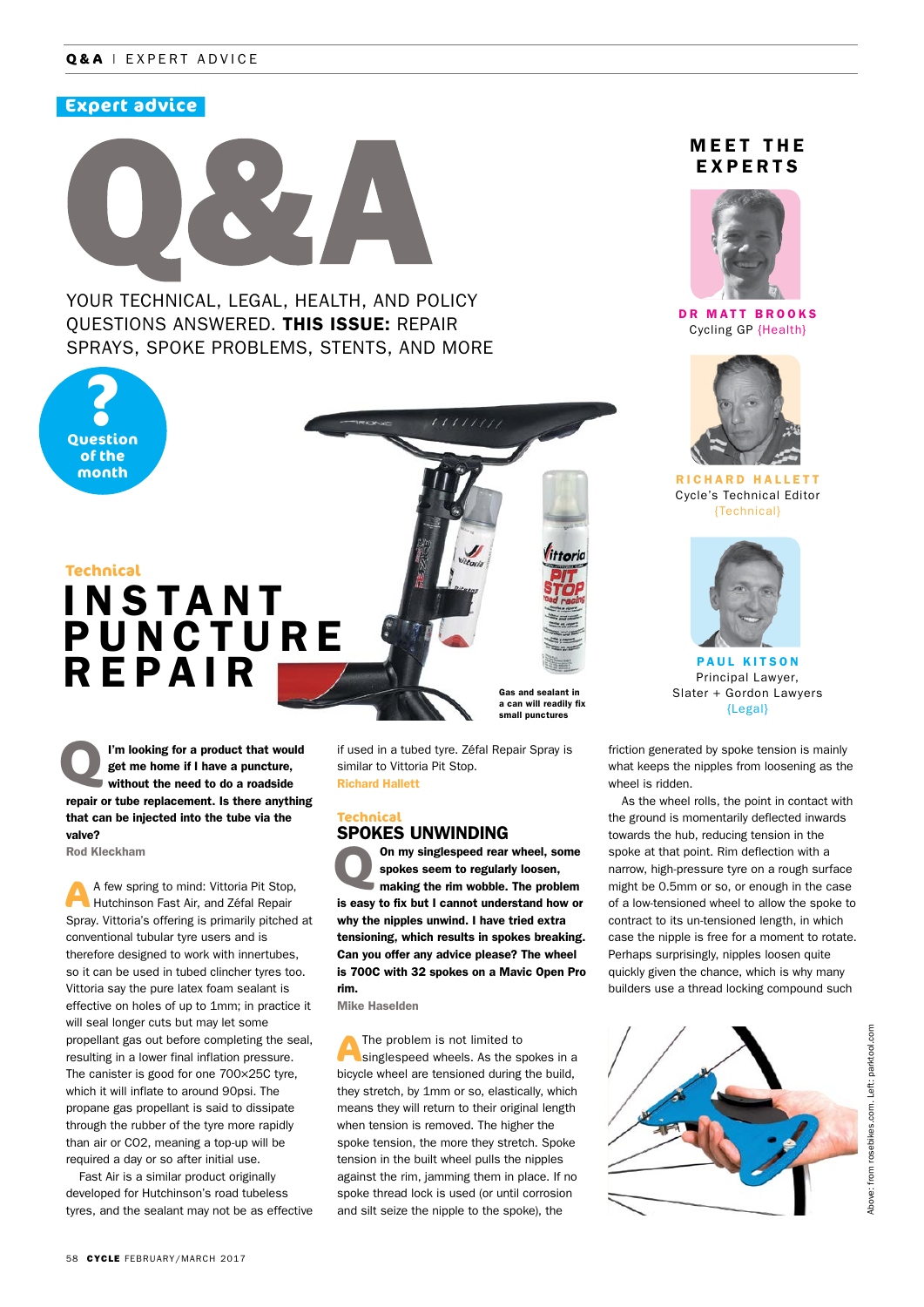as linseed oil as a preventative. Correct (high) spoke tension is also effective, since the rim has to deflect further to leave a spoke slack. But high tension is hard to achieve without practice and, ideally, a spoke tensiometer.

You don't state whether you build your own wheels or have simply replaced broken spokes. When doing the latter, it is best to slacken all spokes and start again from scratch to avoid over-tensioning the new spoke. Ultimately, building durable wheels is a question of skill and technique; try a wheelbuilding course if you wish to improve either.

Richard Hallett

#### **Health** CYCLING WITH STENTS



**QUE THE CONTROVE CONTROVER THE CONTROLLED STATE OF STATE OF STATE STATE OF STATE STATE STATE STATE STATE STATE STATE STATE STATE STATE STATE STATE STATE STATE STATE STATE STATE STATE STATE STATE STATE STATE STATE STATE ST** into an artery into my heart. I wish to worries. I'd like to convince her it will be okay. I would do 10-20 miles on the flatlands of Cheshire, wearing my heart monitor attached to my Garmin Forerunner 910XT. I will not go to Pott Shrigley or the Cat & Fiddle.

Ian B Murray

**A** A stent is used to treat a blockage in a coronary artery that could cause a myocardial infarction (MI, heart attack) or angina. It is a small metal tube made of open mesh, which is inserted over a balloon into the artery. The balloon is then inflated (in a process called angioplasty) to open up the artery at the site of a localised blockage caused by fatty deposits. The expanded stent is then left in place, improving blood flow to the heart muscle.

Following the procedure, exercise is beneficial. Specific advice from your cardiologist is best. If this is not possible, you may be offered a cardiac rehabilitation course a few weeks post-op to improve fitness, confidence and provide education, and this should enable you to receive more personalised guidance based on your progress.

Advice varies, but you can usually start light exercise such as walking within the first few

days, with gentle cycling soon after, certainly within two weeks. Build up gradually based on how you feel, a few minutes to start with, increasing to longer rides as your body allows over the coming weeks. All being well, by two to three months you should be able to take on more strenuous rides. If at any time you experience chest pain, stop and seek medical advice.

There will always be people who have resumed strenuous exercise much sooner but that depends on individual circumstances. Warm up before a ride and, above all, be sensible and listen to your body. If you're utterly exhausted, can hardly breathe and your heart's pounding, then you're overdoing it. If you're taking medication such as betablockers post-op, there's a chance your performance may be affected by this. Dr Matt Brooks

#### **Technical** KEEP ON TRIKING

**My day-to-day cycle and tourer is a two-wheel drive Longstaff trike. The drive relies on a 7-speed Maillard** two-wheel drive Longstaff trike. The drive relies on a 7-speed Maillard block. I have now run out of sprockets. I could have new axles and a new boss made but would prefer to keep it original if possible. Is there a freewheel on the market that has the same spline pattern as a Maillard freewheel?

Steve Bullas

**A**According to Jez Hastings of Longstaff Cycles, inventor George Longstaff sourced sprockets from several multiple freewheels, or 'blocks', for his eponymous double freewheel, the most common being the Sachs 'Aris' and Maillard 700. Neither is still in production and there appears to be no current equivalent, but NOS Sachs and Maillard sprockets are still available from a number of sources – including Longstaff Cycles.

The use of various donor blocks means that, as Hastings points out: 'some [sprockets] fit some and others fit others so it's not obvious at first.' The good news is that Longstaff can advise on and supply the correct parts for your drive. Visit longstaffcycles.com or call 01782 561966. Richard Hallett